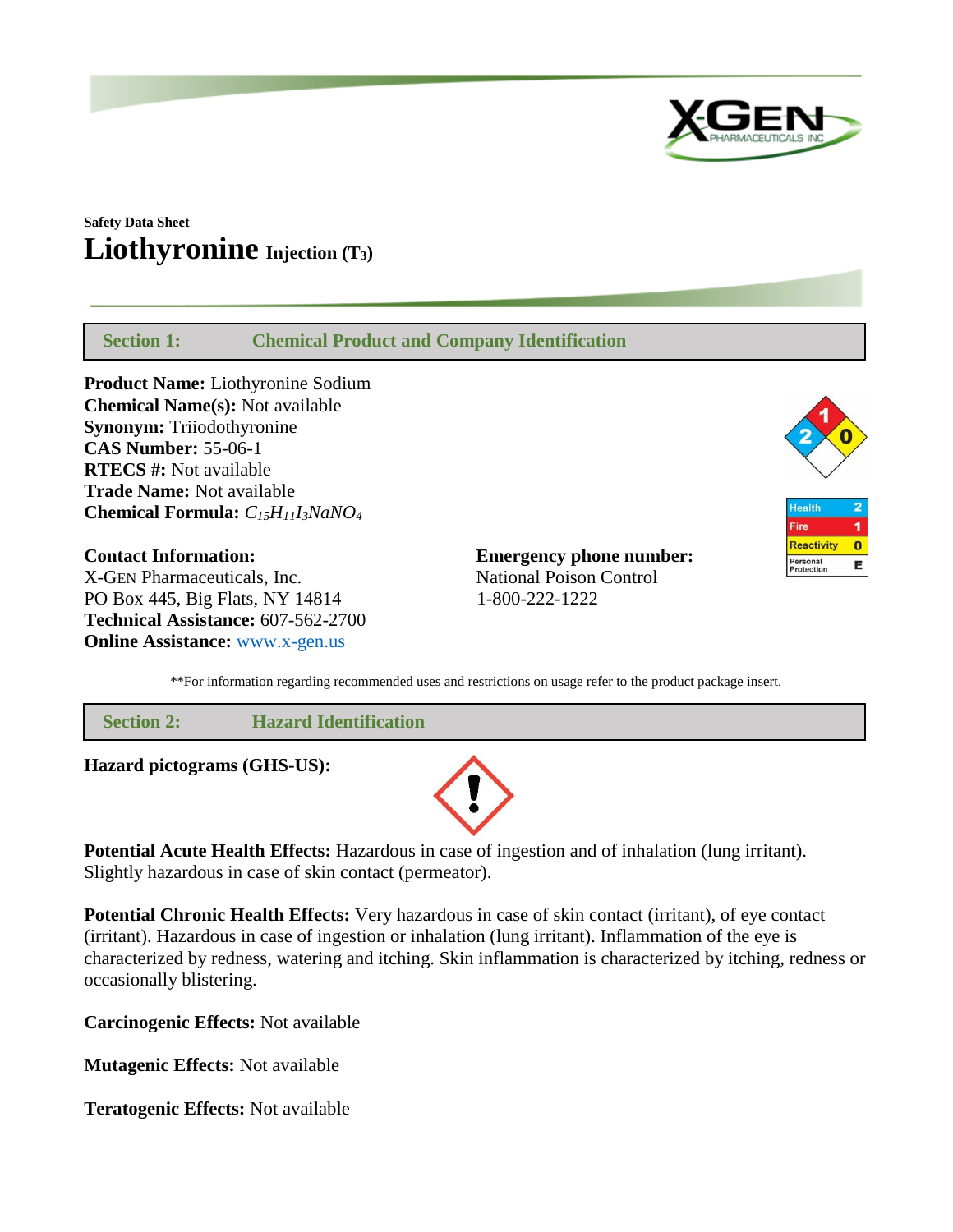## **Developmental Toxicity:** Not available

**Adverse effects:** Not available

| <b>Principle Components:</b> |                           |             |
|------------------------------|---------------------------|-------------|
| <b>Name</b>                  | $\overline{\text{CAS H}}$ | % by Weight |
| Liothyronine, sodium         | $55-06-1$                 | < 0.001     |
| Anhydrous Citric Acid NF     | $77-92-9$                 | 0.02        |
| Ammonia Hydroxide, NF        | 1336-21-6                 | 0.2         |
| Alcohol, NF                  | $65 - 56 - 1$             | 5.3         |
| Water for Injection, USP     | 7789-20-0                 | 94.45       |

**General:** Remove from exposure. Remove contaminated clothing. For treatment advice, seek guidance from an occupational health physician or other licensed health-care provider familiar with workplace chemical exposure. If person is not breathing give artificial respiration. If breathing is difficult give oxygen. Persons developing serious hypersensitivity (anaphylactic) reactions must receive immediate medical attention. Obtain medical attention.

**Inhalation:** If mist and/or vapor is inhaled, remove to fresh air and rest in a well ventilated area. May cause irritation and bronchospasm. Seek medical attention immediately.

**Skin contact:** After contact with skin wash immediately with plenty of water and non-abrasive soap. This material is not absorbed through intact skin. Seek medical attention immediately.

**Eye contact:** Check for and remove contact lenses. Immediately flush eyes with plenty of water for at least 15 minutes, keeping eyelids open. Cold water may be used. DO NOT use eye ointment. Seek medical attention immediately.

**Ingestion:** DO NOT induce vomiting. May cause irritation. May cause gastrointestinal irritation. Flush mouth with water if ingested. This material is absorbed in the gastrointestinal tract. Loosen tight clothing such as tie, collar and/or belt. Seek medical attention immediately.

**Notes to physician:** Seek product package insert for complete information.

**Overdose Treatment:** Treat overdose symptomatically.

### **Section 5: Fire Fighting Measures**

**Flammability of the product:** May be combustible at high temperatures.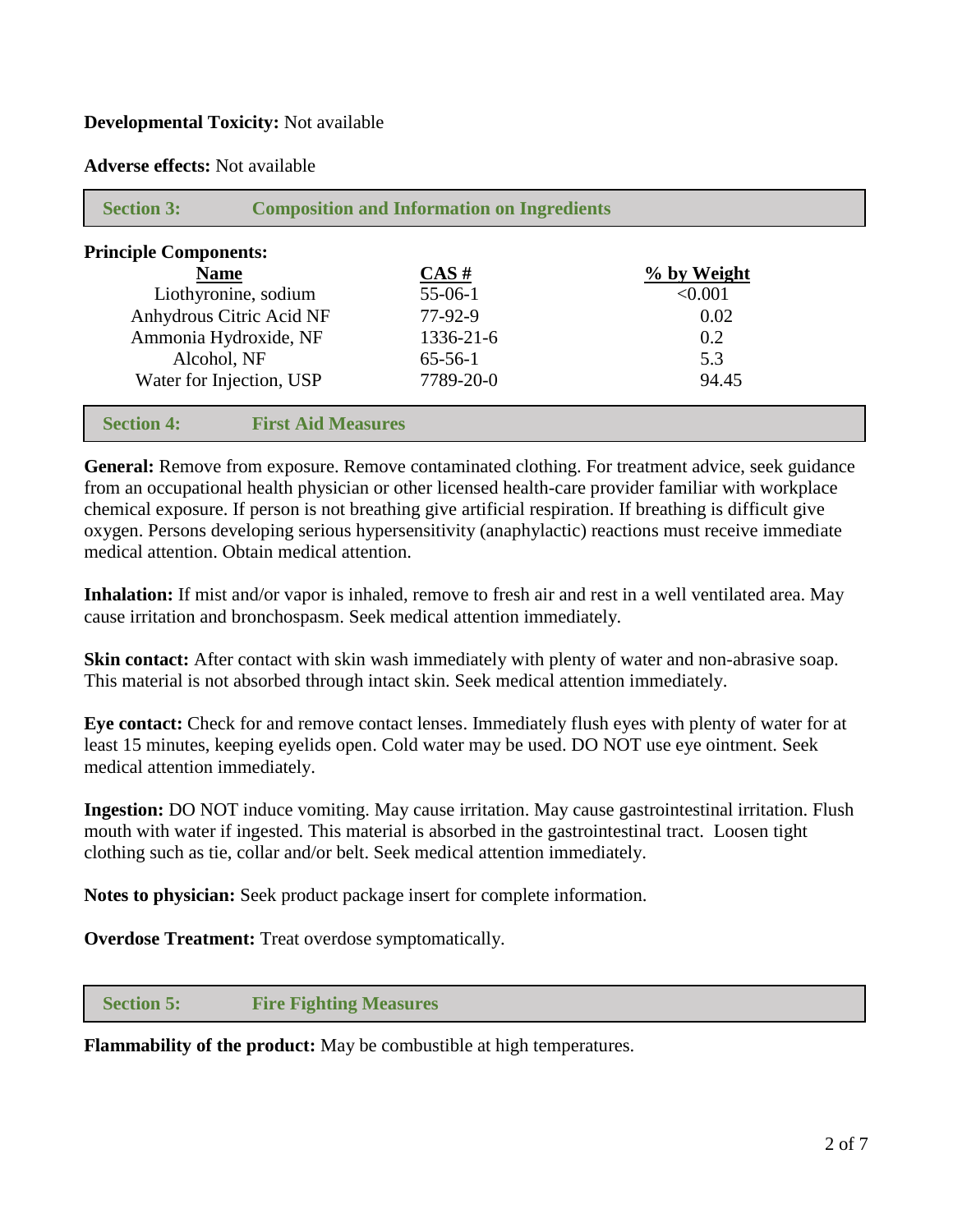**Combustion Products:** These products are carbon oxides (CO, CO<sub>2</sub>), nitrogen oxides (NO, NO<sub>2...</sub>) and halogenated compounds.

**Unusual Fire and Explosion Hazards:** This material is assumed to be combustible.

## **Extinguishing Media and Instruction:**

**Small fire:** Use DRY chemical powder. **Large fire:** Use water spray, fog or foam. DO NOT use water jet.

**Protective equipment & precautions for firefighters:** As with all fires, evacuate personnel to a safe area. Firefighters should wear self-contained breathing apparatus and protective clothing.

**Special remarks on fire hazard:** Not available

**Special remarks on explosion hazard:** Not available

 **Section 6: Accidental Release Measures**

### **Release to land:**

**Small spill:** Use appropriate tools to put the spilled solid in a convenient waste disposal container. Finish cleaning by spreading water on the contaminated surface and dispose of according to local, state, and federal regulations.

**Large spill:** Use a shovel to put the material into a convenient waste disposal container. Sweep up or vacuum. Finish cleaning by spreading water on the contaminated surface and clean surface thoroughly to remove residual contamination. Collect in suitable container for disposal. For proper waste disposal, see section 13 of the SDS.

**Release to air:** Not available.

**Release to water:** Refer to local water authority; drain disposal is not recommended.

**Protective equipment:** Keep unnecessary personnel away. Wear approved respiratory protection, chemically compatible gloves and protective clothing such as protective coveralls and shoe covers for spills.

 **Section 7: Handling and Storage**

**Handling:** As a general rule, when handling Liothyronine Injection (T<sub>3)</sub>, avoid all contact and inhalation of mists and/or vapors associated with the material.

Keep locked up. Keep away from heat, sources of ignition. Empty containers pose a fire risk, evaporate the residue under a fume hood. Ground all equipment containing material. If you feel unwell, seek medical attention and show the label when possible. Avoid contact with skin and eyes. Use only in accordance with directions.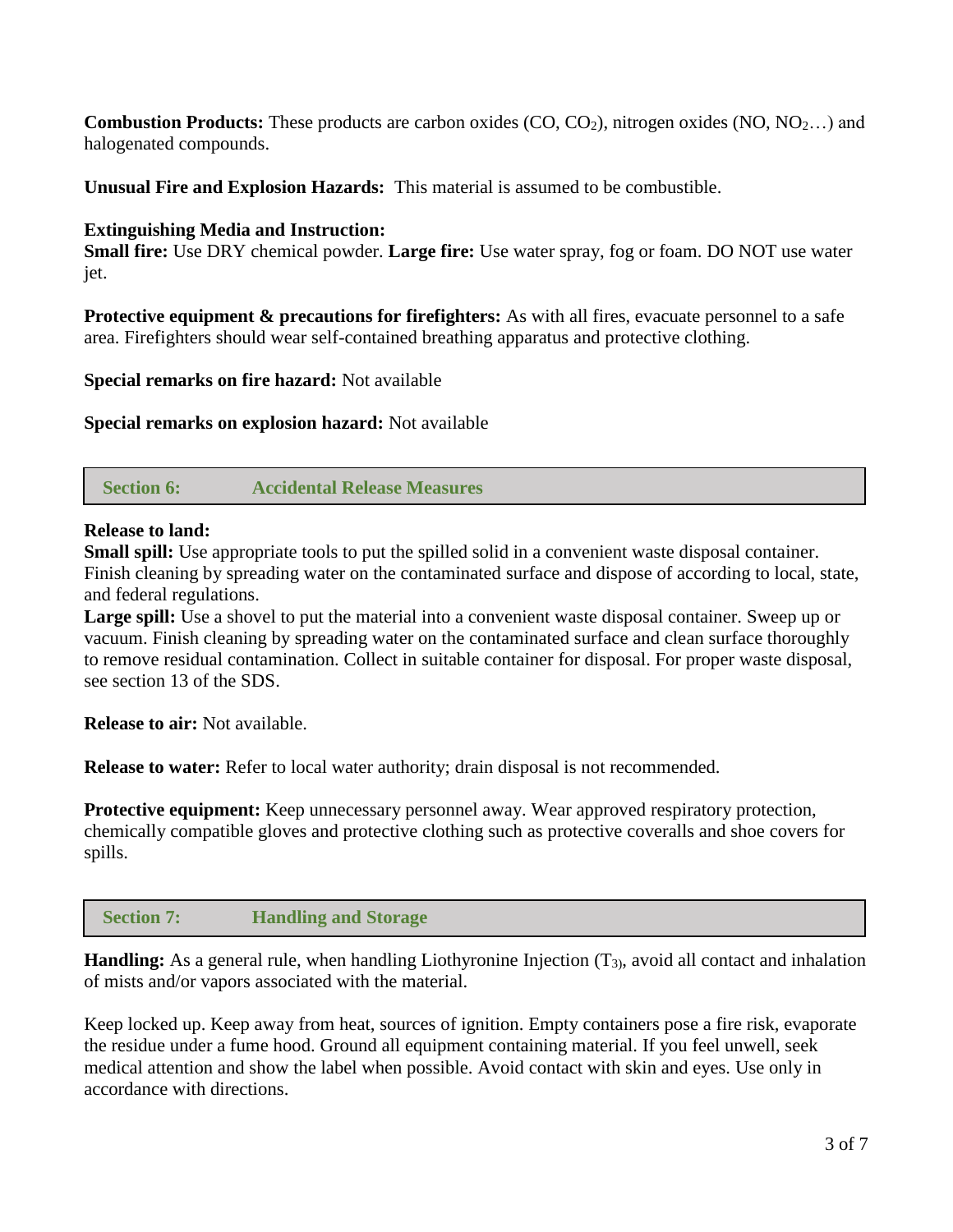**Storage:** Keep container tightly closed, light resistant container. Keep container in a cool, dry, well ventilated area. Combustible materials should be stored away from extreme heat and away from strong oxidizing agents. Store between  $2^{\circ}$  -  $8^{\circ}$ C (36 $^{\circ}$  - 46 $^{\circ}$ F). Refer to label instructions to ensure product integrity.

**Incompatibilities:** Oxidizing agents.

## **Section 8: Exposure Controls / Personal Protection**

**Engineering controls:** Use process enclosures, local exhaust ventilation, or other engineering controls to keep airborne levels below recommended exposure limits. If user operations generate fume or mist, use ventilation to keep exposure to airborne contaminants below the exposure limit.

**Personal protection:** Safety glasses. Lab coat. Gloves. Respirator (Be sure to use an approved/ certified respirator or equivalent). **In case of large spill:** Splash goggles. Full suit. Respirator. Boots. Gloves. A self-contained breathing apparatus should be used to avoid inhalation of the product. Suggested protective clothing might not be sufficient; consult a specialist BEFORE handling this product.

**Respiratory protection:** Under normal use, respirators are not required. If mists or vapors are generated, use a disposable mask (N95). Personnel wearing respirators should be fit tested and approved for respirator use, under OSHA Respiratory Protection Standard 29 CFR 1910.134.

#### **Exposure limit:** Not available

| <b>Section 9:</b><br><b>Physical and Chemical Properties</b> |                                                 |
|--------------------------------------------------------------|-------------------------------------------------|
| <b>Physical appearance:</b> Liquid                           | <b>Flammability:</b> Not available              |
| <b>Color: Clear</b>                                          | <b>Upper Flammable Limit: Not available</b>     |
| Molecular Weight: 672.96 g/mole                              | <b>Lower Flammable Limit: Not available</b>     |
| <b>Taste:</b> Not available                                  | Vapor Pressure: Not available                   |
| <b>Odor: Odorless</b>                                        | Vapor Density: Not available                    |
| <b>Odor Threshold:</b> Not available                         | <b>Relative density:</b> Not available          |
| <b>pH</b> : Not available                                    | <b>Partition Coefficient: Not available</b>     |
| <b>Melting Point:</b> Not available                          | <b>Auto-Ignition Temperature:</b> Not available |
| <b>Freezing Point: Not available</b>                         | <b>Decomposition Temperature:</b> Not available |
| <b>Boiling Point: Not available</b>                          | <b>Viscosity:</b> Not available                 |
| <b>Flash Point:</b> Not available                            | <b>Dispersion Properties:</b> Not available     |
| <b>Evaporation rate:</b> Not available                       | Solubility: Soluble.                            |

 **Section 10: Stability and Reactivity**

**Reactivity:** Not available

**Chemical stability:** The product is stable.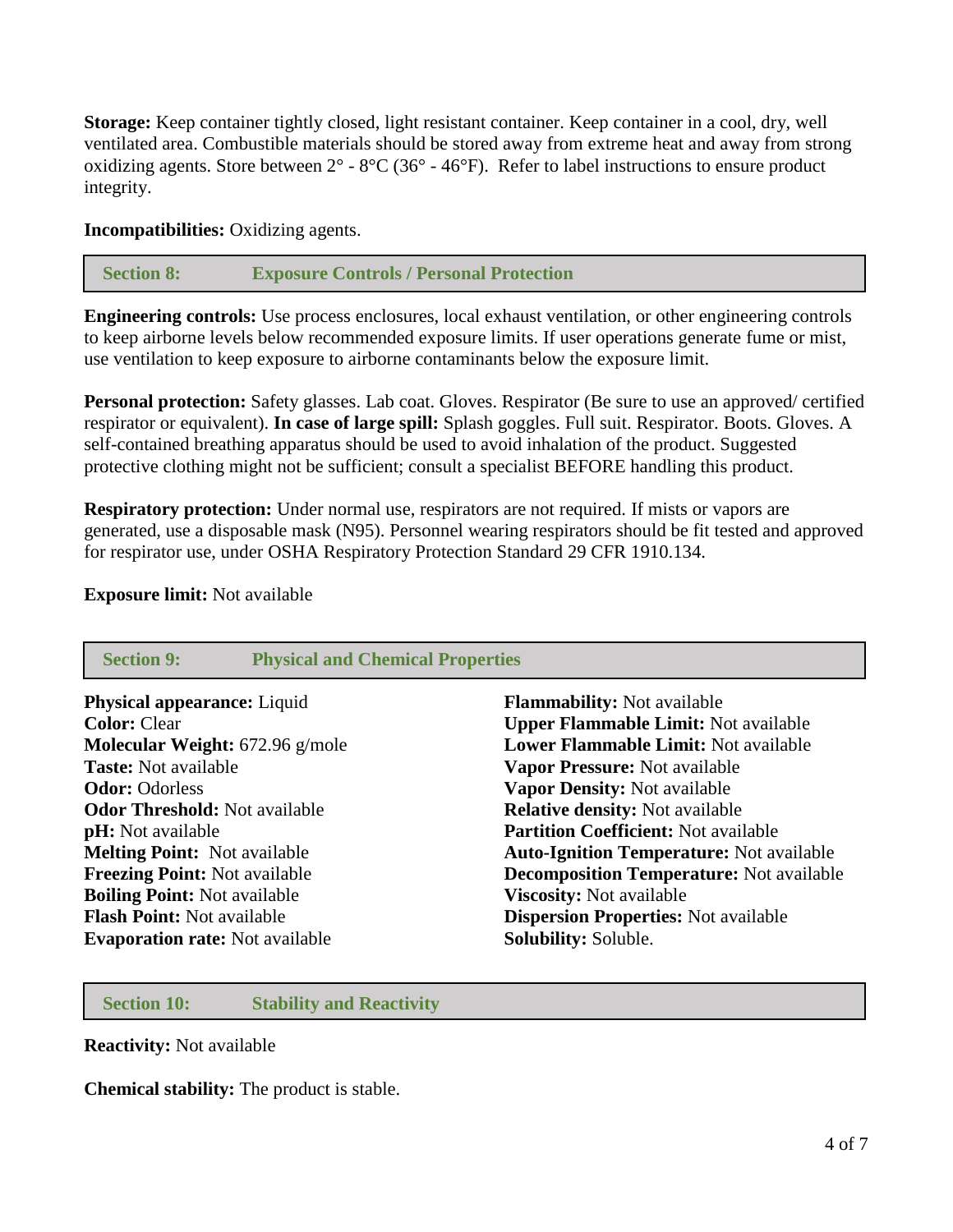## **Possibility of hazardous reaction:** Not available

**Conditions to avoid:** Avoid exposure to light, heat, sparks and other sources of ignition.

**Incompatible materials:** Oxidizing agents.

**Hazardous decomposition products:** When heated to decomposition material emits oxides of nitrogen, oxides of carbon, iodine, chlorine. Emits toxic fumes under fire conditions.

**Corrosivity:** Non-corrosive in presence of glass.

**Polymerization:** Unknown to occur.

 **Section 11: Toxicological Information**

**Routes of exposure:** Primary occupational exposure routes are via eye contact and ingestion.

### **Symptoms:**

**Short term:** Hazardous in case of skin (irritant). Hazardous in case of ingestion and of inhalation (lung irritant). Slightly hazardous in case of skin contact (permeator). **Long term:** Possible hyper sensitization.

**Reproductive toxicity:** Not available

### **FDA Pregnancy Category:** A

**Toxicity to animals:** Not available

**Measures of toxicity:** Not available

**Additional reproductive health and toxicity data is available from the National Institute for Occupational Safety and Health (NIOSH) and/or Registry of Toxic Effects of Chemical Substance (RTECS)**

### **Section 12: Ecological Information**

#### **Ecotoxicity:** Not available

### **Bioaccumulation potential:** Not available

**Products of biodegradation:** Possibly hazardous short term degradation products are not likely. However, long term degradation products may arise.

**Toxicity of the products of biodegradation:** The products of degradation are more toxic.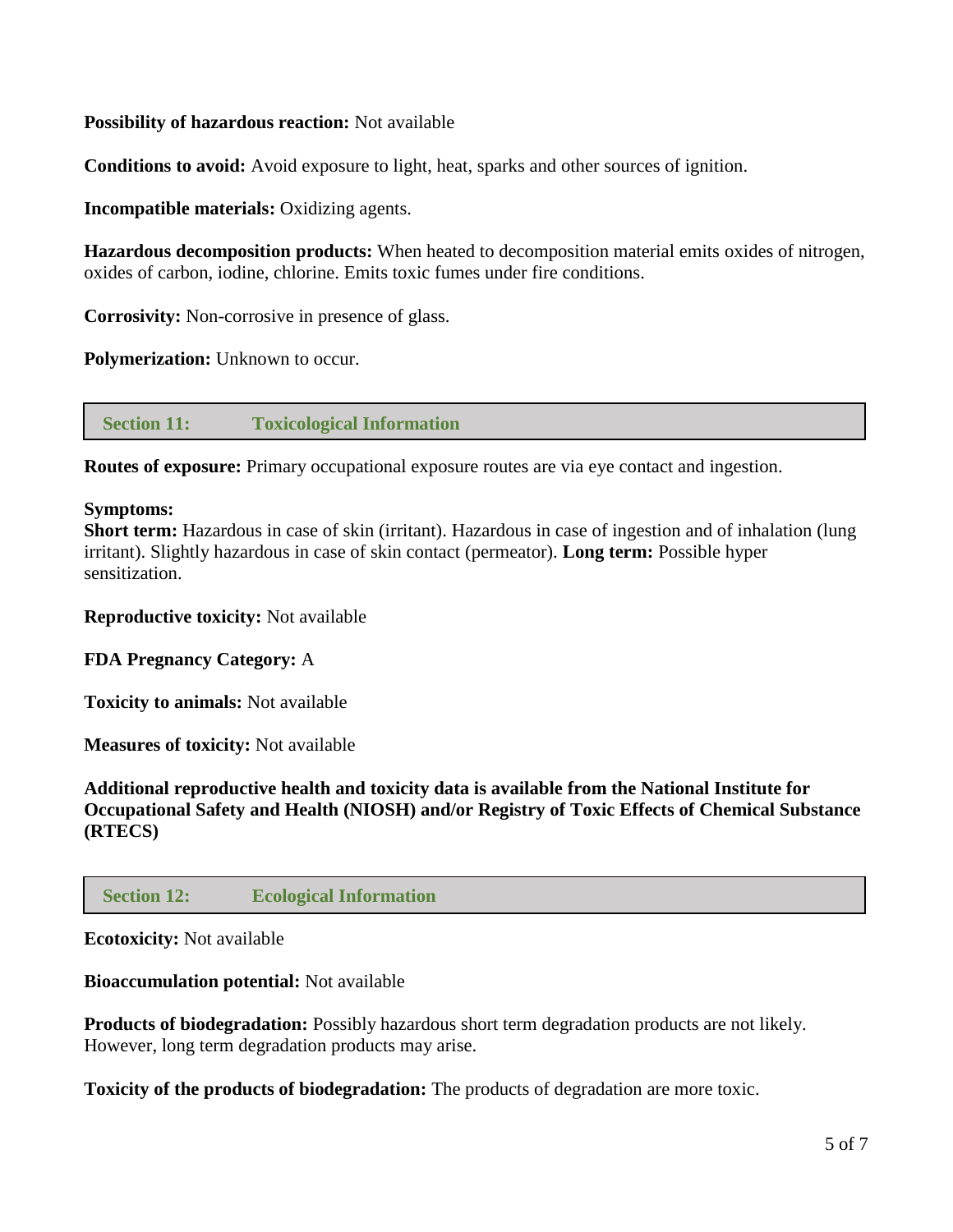## **Section 13: Disposal Information**

### **Waste classification:** Not available

**Waste from residues/unused products:** Dispose of waste in accordance with all applicable federal, state and local laws.

**Waste Disposal:** Dispose of waste in accordance with all applicable federal, state and local laws.

 **Section 14: Transport Information**

**DOT Classification:** Not a DOT controlled Material (United States). **UN Number:** Not available **UN Shipping name:** Not available **Transport hazard class:** Not available **Packing Group:** Not available **Environmental hazard:** Not available **Transport in bulk:** Not available **Special precautions needed with transport:** Not available

 **Section 15: Regulatory Information**

**Federal and State Regulations:** Not available

**Other Regulations:** OSHA: Hazardous by definition of Hazardous Communication Standards (29 CFR 1910. 1200).

# **Other Classifications: WHMIS (Canada):** CLASS D-2B: Material causing other toxic effects (TOXIC).

**DSCL (EEC):** R37/38 – Irritating to respiratory system and skin. R41- Risk of serious damage to eyes.

**HMIS (U.S.A.): Health Hazard:** 2 **Fire Hazard:** 1 **Reactivity:** 0 **Personal Protection:** E

**National Fire Protection Association (U.S.A.): Health:** 2 **Flammability:** 1 **Reactivity:** 0